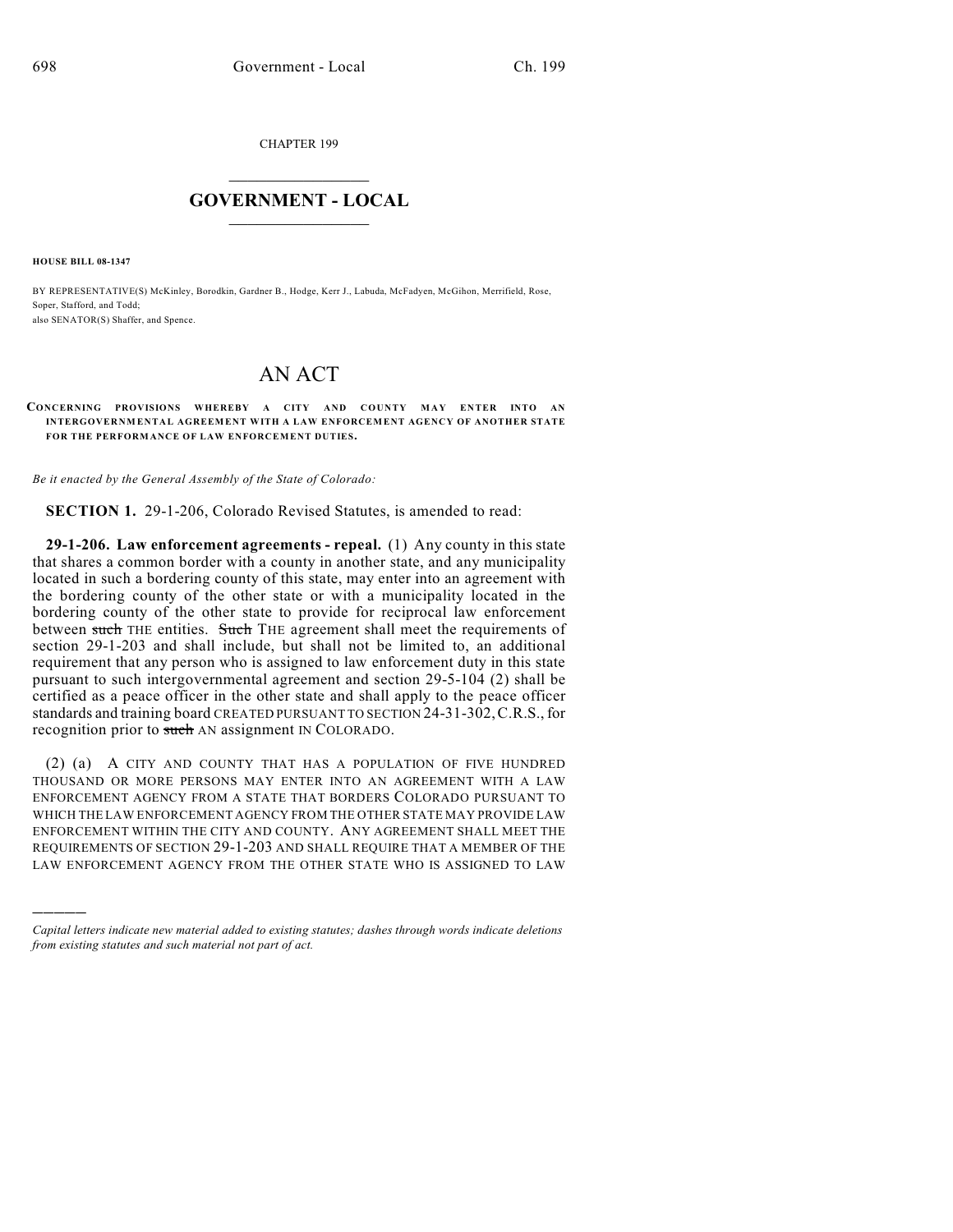ENFORCEMENT DUTY WITHIN THE CITY AND COUNTY PURSUANT TO THE INTERGOVERNMENTAL AGREEMENT AND SECTION 29-5-104 (3) SHALL BE CERTIFIED AS A PEACE OFFICER IN HIS OR HER HOME STATE AND SHALL APPLY TO THE PEACE OFFICER STANDARDS AND TRAINING BOARD CREATED PURSUANT TO SECTION 24-31-302, C.R.S., FOR RECOGNITION PRIOR TO AN ASSIGNMENT IN COLORADO.

(b) THIS SUBSECTION (2) IS REPEALED, EFFECTIVE SEPTEMBER 15, 2008.

**SECTION 2.** 29-5-104 (2), Colorado Revised Statutes, is amended, and the said 29-5-104 is further amended BY THE ADDITION OF A NEW SUBSECTION, to read:

**29-5-104. Request for temporary assignment of police officers or deputy sheriffs - authority - repeal.** (2) Where, under the provisions of section 29-1-206 SECTION 29-1-206 (1), a county or municipality in this state enters into an intergovernmental agreement for reciprocal law enforcement with a bordering county or with a municipality within a bordering county that is located in another state, the law enforcement agency head of either county or municipality may, pursuant to the provisions of such THE intergovernmental agreement, request the law enforcement agency head of the other county or municipality to assign deputy sheriffs or other peace officers to perform law enforcement duties within the jurisdiction of such THE requesting law enforcement agency head and under such THE terms and conditions as are stated in the intergovernmental agreement. Prior to such AN assignment, such THE deputy sheriffs or other peace officers shall obtain recognition as peace officers in this state as provided for in section 29-1-206. Such SECTION 29-1-206 (1). THE deputy sheriffs or other peace officers shall, while so assigned and performing duties subject to the direction and control of the requesting law enforcement agency head, have the same power within the jurisdiction of the requesting law enforcement agency head as do regular deputies or other peace officers of such THE requesting law enforcement agency head.

(3) (a) WHERE, UNDER THE PROVISIONS OF SECTION 29-1-206 (2), A CITY AND COUNTY THAT HAS A POPULATION OF FIVE HUNDRED THOUSAND OR MORE PERSONS ENTERS INTO AN INTERGOVERNMENTAL AGREEMENT WITH A LAW ENFORCEMENT AGENCY FROM A STATE THAT BORDERS COLORADO FOR THE PROVISION OF LAW ENFORCEMENT, THE CHIEF OF THE POLICE DEPARTMENT FOR THE CITY AND COUNTY MAY, PURSUANT TO THE PROVISIONS OF THE INTERGOVERNMENTAL AGREEMENT, REQUEST THE LAW ENFORCEMENT AGENCY FROM THE OTHER STATE TO ASSIGN DEPUTY SHERIFFS OR OTHER PEACE OFFICERS TO PERFORM LAW ENFORCEMENT DUTIES WITHIN THE CITY AND COUNTY AND UNDER THE TERMS AND CONDITIONS STATED IN THE INTERGOVERNMENTAL AGREEMENT. PRIOR TO THE ASSIGNMENT, THE DEPUTY SHERIFFS OR OTHER PEACE OFFICERS SHALL OBTAIN RECOGNITION AS PEACE OFFICERS IN THIS STATE AS PROVIDED FOR IN SECTION 29-1-206. THE DEPUTY SHERIFFS OR OTHER PEACE OFFICERS SHALL, WHILE SO ASSIGNED AND PERFORMING DUTIES SUBJECT TO THE DIRECTION AND CONTROL OF THE CHIEF OF THE POLICE DEPARTMENT FOR THE CITY AND COUNTY, HAVE THE SAME POWERS WITHIN THE CITY AND COUNTY AS DO REGULAR DEPUTIES OR OTHER PEACE OFFICERS OFTHE CITY AND COUNTY.

(b) THIS SUBSECTION (3) IS REPEALED, EFFECTIVE SEPTEMBER 15, 2008.